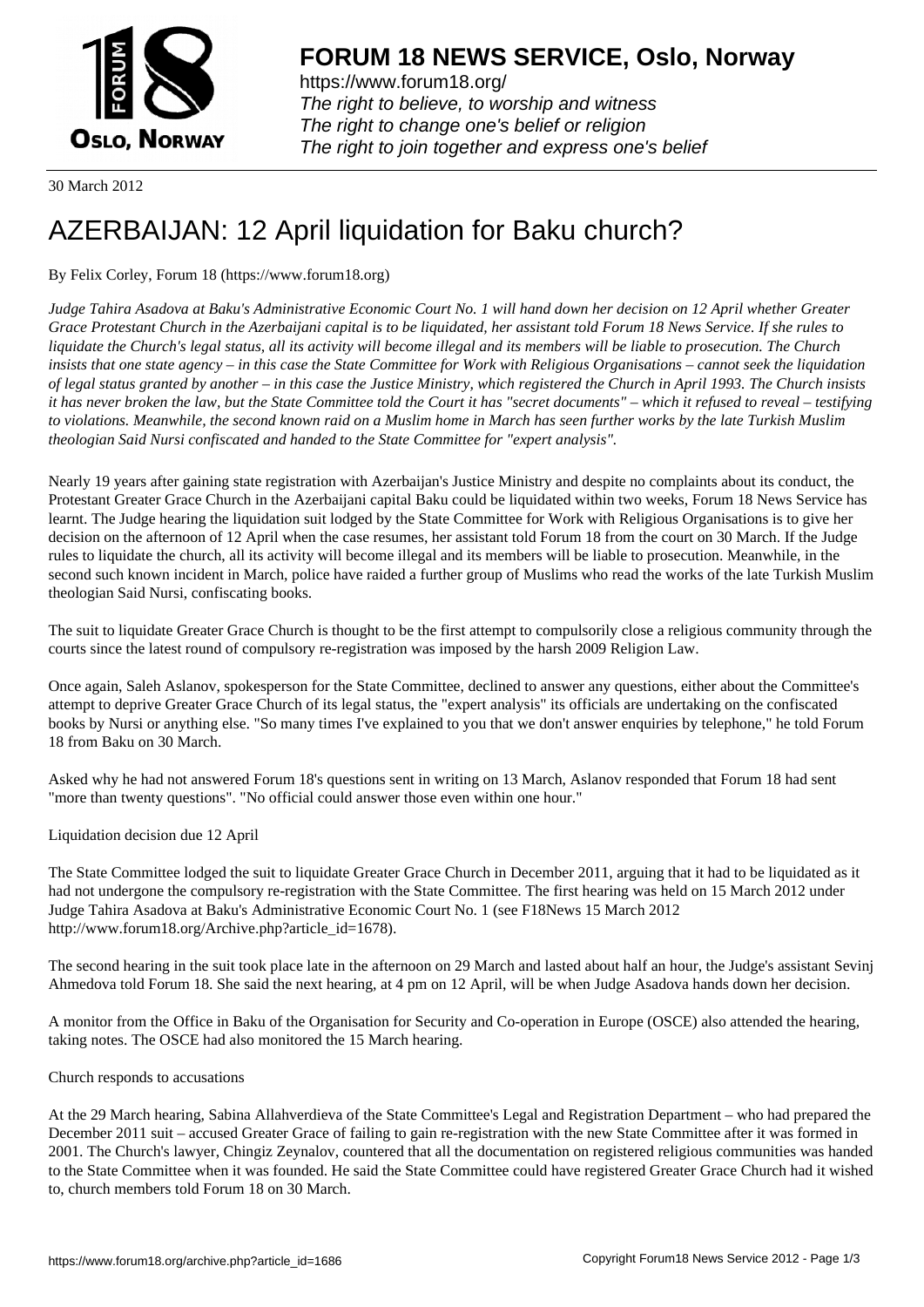State  $C$  adding that the law does not have retroactive force. The lawyer also pointed out that in eleven years  $\mathcal{A}$ of the State Committee's existence, not once had the Church received any request from it to change its legally-registered Statute or warning that it was violating the law.

Allahverdieva was only able to produce one letter from the State Committee to the Church – a 2002 letter inviting Church representatives to visit the State Committee. "Just one letter in eleven years of the State Committee's existence is a perfect illustration of its inactivity," church members told Forum 18.

Allahverdieva said that the Church's leaders were invited to the State Committee in January 2011 to be told that the period for lodging re-registration applications had expired at the end of 2009, and that the Church therefore no longer had the right to registration with the State Committee. Asked by Judge Asadova if the State Committee had written to the Church to warn it, Allahverdieva responded that there was no need as the Religion Law was published and the State Committee therefore did not need to do so.

The Church's lawyer blamed the State Committee for telling the Church of the requirement to re-register only when the deadline had expired. He pointed out that Article 7 of the State Committee's Statute obliges it to help religious organisations in gaining registration.

Allahverdieva told the Court that in January 2011 she had suggested to the Church that it liquidate itself. The lawyer countered that the State Committee has no right to interfere in a religious community's internal life and order it to liquidate itself – this was a decision for the organisation's members. "Such pressure from the State Committee is a perfect illustration that it had put illegal pressure on the Church in its attempt to gain its liquidation," church members told Forum 18.

The Church's lawyer reminded the Court that the reasons allowed for liquidation of a religious organisation under Article 12-1 of the 2009 Religion Law are clear, and include violations of national security, public order, harming the health or morals of others, and violating the rights and freedoms of others. "The lawyer told the Court that in all the years of its activity, the Church never violated these laws," church members told Forum 18. "Confirmation of this is that neither the State Committee nor other state organs have accused the Church of any violations."

Lawyer Zeynalov added that the law gives no basis for one state body – in this case the State Committee – to liquidate the registration given by another – in this case the Justice Ministry, which granted registration in April 1993.

The Church's lawyer also accused the State Committee of violating Article 48 of Azerbaijan's Constitution and the 2009 Religion Law, both of which affirm the right to freedom of religion or belief. He asked the Court to oblige the State Committee to act in accordance with these obligations and not to obstruct religious believers in their constitutional right to religious freedom.

Allahverdieva of the State Committee then told Judge Asadova that she has "secret documents" on the Church's violations. Asked what these documents are, Allahverdieva responded that they are secret and cannot be revealed. "The plaintiff's actions are at the very least incomprehensible and contradict the current law on the openness of the judicial process," church members complain. "They also remind us of the actions of the Soviet-era secret police when, on the basis of 'secret information', religious believers were simply executed."

State Committee's re-registration record

Even had the Greater Grace Church lodged its re-registration application with the State Committee by the deadline of the end of 2009 in accordance with the terms of the 2009 Religion Law, it seems doubtful it would have received it.

Only two Protestant Churches – New Life and the Lutheran congregation, both in Baku – have had their 2009 applications accepted. Dozens of other Protestant congregations – including Baptist, Seventh-day Adventist and Pentecostal congregations - as well as hundreds of mosques, and several Jehovah's Witness communities, have seen no progress in their applications, more than two years after the deadline expired.

The State Committee is not known to have registered or re-registered any religious communities in the more than four months since 21 November 2011, when 27 communities were added to the list published on the State Committee website (see F18News 22 December 2011 http://www.forum18.org/Archive.php?article\_id=1651).

## Police raid

On 16 March, Sheki [Säki] District Police raided the home of Yashar Aliyev in Turan, a village 50 kms (30 miles) from Sheki in northern Azerbaijan, the Interior Ministry noted on its website the same day. It said that as a result of "operational-search measures" on a "non-traditional religious group" (which it did not identify), a large number of books and magazines, as well as three discs were seized.